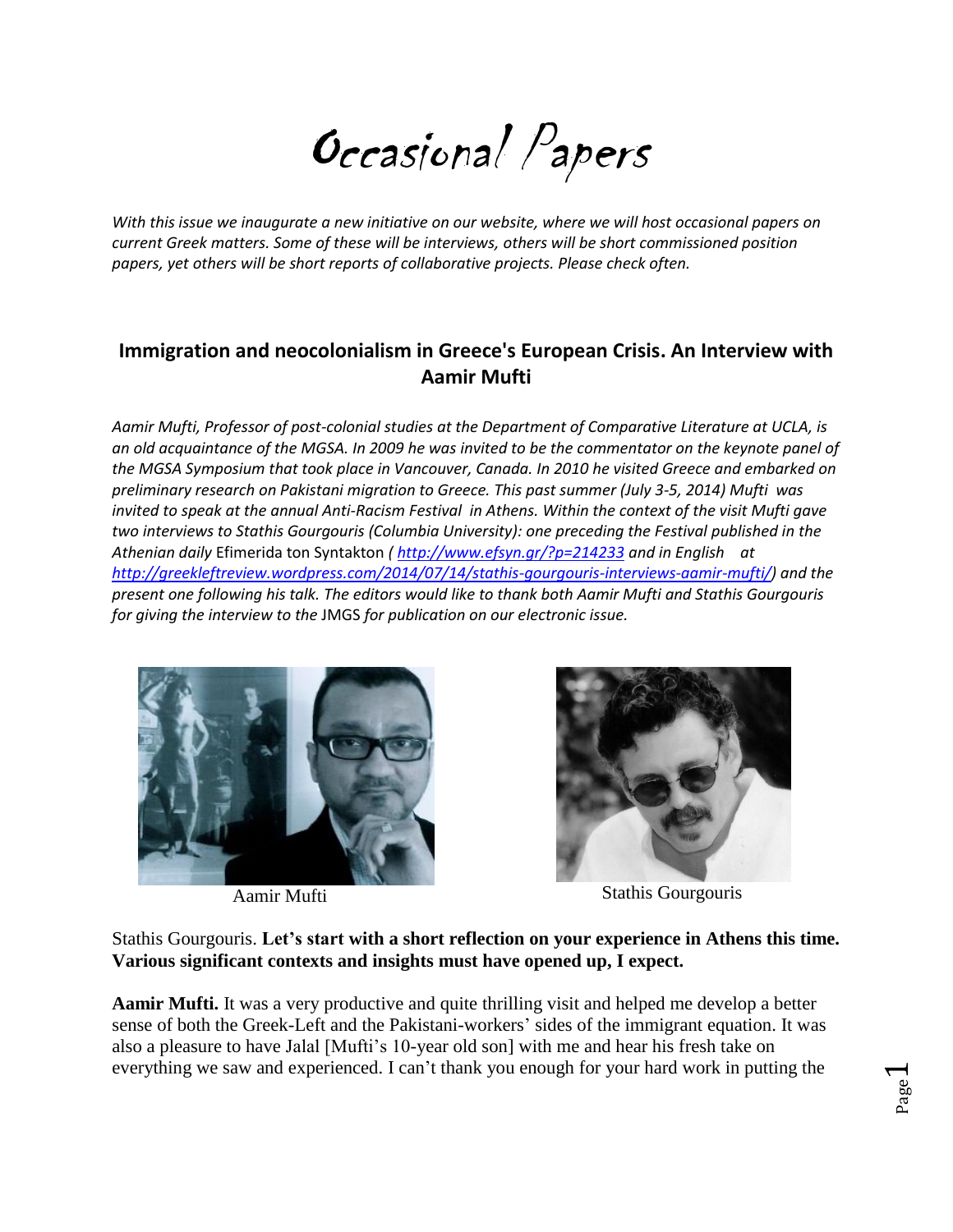different elements of the visit together. Developing these initial impressions will, of course, require more visits and interactions. I'm looking forward to it very much.

SG. **It's just the beginning. We'll have many more opportunities. Tell me your impression of the Anti-Racism Festival, as an institution and an environment, primarily of youth Left activism, as well as the fact that you spoke in a public setting, and an activist setting, not in the academy.**

**AM.** Τhe Anti-Racism Festival was a very moving experience for me—the sight of all these young people coming together under the rubric of this one issue, when their own futures have been put in extreme jeopardy by the present government of Greece through the Memorandum troika. And the fact that the general spirit was one of taking pleasure in community, and was not pedantic or ascetic, is also very important. I was really gratified that you helped organize this visit through the Nikos Poulantzas Institute—a magical name for someone of my age and background. The invitation was phrased just right, asking me to link the history of colonialism in Asia with that of Asian immigration into Europe.

The struggle against racism is of course a global one and has a long history**,** including at the geopolitical level. The immigrants and refugees come from Asian and African societies that have participated in this struggle in various ways over the last century. It would be good to develop ways of introducing this perception in different ways in Festival activities in the future. The immigrants [at the Festival] are partners in this struggle, not recipients of goodwill. This is the most important thing I noticed, but it should be made explicitly clear. In North/South matters, solidarity always threatens to degenerate into philanthropy and so it requires constant political vigilance. How do *you* see the place of the festival in the cultural and political life of the capital?

SG. **The Anti-Racism Festival is a celebratory apex of a kind of continuous public activism that takes place daily in the communities, in the streets – a difficult struggle. There is an educational component to the Festival as well, but it's more a space of gathering and celebrating. Surely not of philanthropy, of course. It's also a space of connection, as you saw, with various organizations, the Filipino Kasapi orgnization, the Union of African Women, the Afghan Union, the Asante group, as well as with Javed Aslam [the President of the Association of Immigrant Workers and of the Pakistani Community of Greece] and his organization, with which you had a more direct connection.**

**AM.** In a way, the work of his organization is precisely to make immigrant workers active participants in Greek society in the struggle against fascist violence and the racism and corruption of state institutions. As everyone now knows, there are migrants in Greece working and living under slavery-like conditions, especially in the agricultural sector. I met striking orange-grove workers from Skála Lakonias who hadn't been paid in many months, with the connivance of local police and civil authorities, who abuse, threaten, and even beat them regularly. Aslam organized a workers' demonstration there and a news conference in Athens the following day. And now, with the acquittals in the Manoláda shooting of Bangladeshi workers demanding back pay, we see that even the courts cannot always be expected to provide justice to the immigrants. I was very moved to see the pictures that caught the disappointment of the victims outside the courtroom. It seems to me that Aslam's message to immigrant workers is: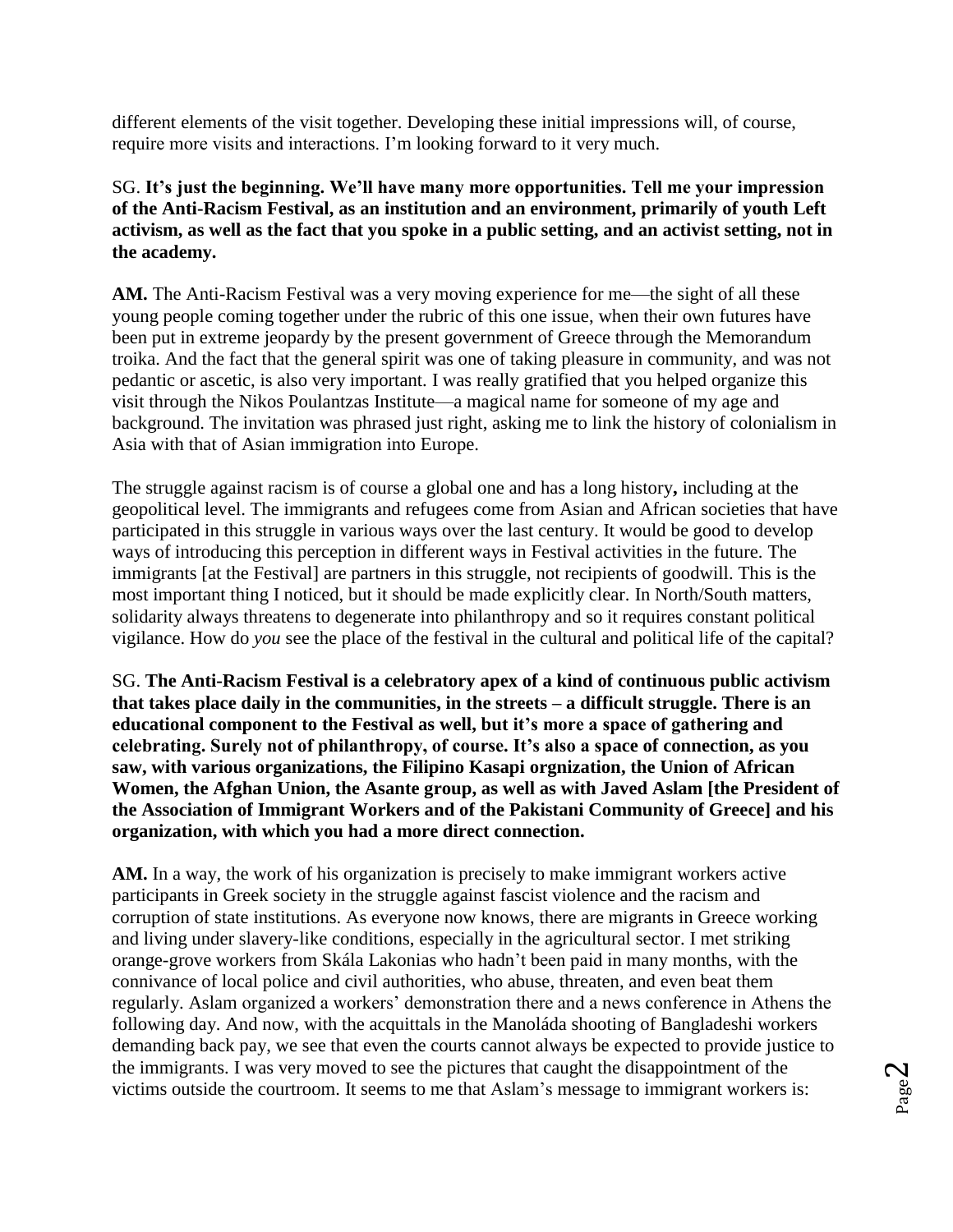you don't live alone on the moon; you are members of this society because you work in it, and therefore you should not be afraid to claim your basic rights, such as physical safety and payment of wages.

SG. **The Manoláda decision was a terrible setback. But the Chief Attorney at the Supreme Court (***Areios Pagos***) has demanded to review the decision to see whether there are grounds for reversal. Things are in flux right now more than ever and in contention. That's what it means to be in crisis conditions: an ebb and flow of resistance and setback. Aslam's organization is, of course, a crucial positive image of the crisis conditions, one that doesn't really get enough visibility – I mean this in terms of resistance to the crisis, new ways of social organization. What might be some other impressions of the "Greek landscape" (both metaphorically and literally) in this specific context? How did "crisis" register itself to you during this visit and what were perceptible differences in relation to previous visits?**

**AM.** This is my first visit since the full unfolding of the Memorandum regime. Obviously, there are signs of the crisis all over central Athens, the closed shops and half-full cafes. Purely subjectively, it seems much less crowded.

The visit was rounded off for me by my lecture and following discussion in the Department of English, at the University of Athens, where I was able to present my more literary work, from my forthcoming book on world literature. I was very happy to be able to interact with students and faculty in Greece, the first time I have done so. But it was depressing to see first- hand what is being done to the academic sector. As you know, the faculty and students are working under terrible conditions and there is evidence everywhere of the neo-liberalization of the academy, including a downgrading of the humanities. This is happening everywhere in the world now, of course, including to a great extent in the US, but seemed quite severe in Athens.

But I also sensed a determination to keep doing one's work and keep moving on. The discussion after my lecture was very engaged and enlightening for me, helping me to better understand my project. The level of discourse was impressive, despite the dispiriting conditions.

SG. **Well, the crisis creates all kinds of new parameters, negative, of course, but also conditions of affirmation, of invention. This is a wager that needs to be won. To what extent another way of life can emerge, a way of life that will discredit the clientelist ways of the past and will at the same time resist a retrenchment into nationalist palliatives. The unprecedented presence of immigrants – of people from entirely different languages, cultures, and traditions – could have a great role to play in this.**

**AM.** Yes exactly. I think the immigrant communities could play a positive and useful role in this ongoing attempt to imagine what kind of society might emerge from the crisis. You can't blame anyone for not wanting their familiar way of life to disappear. It is silly to call people racist just for that. You have to explain to them that capitalism is continuously destroying all existing ways of life, including and especially in the immigrants' home countries. As a second generation grows up that is as much Greek as it is African or Asian, and perhaps more so, some of these mediations might become possible.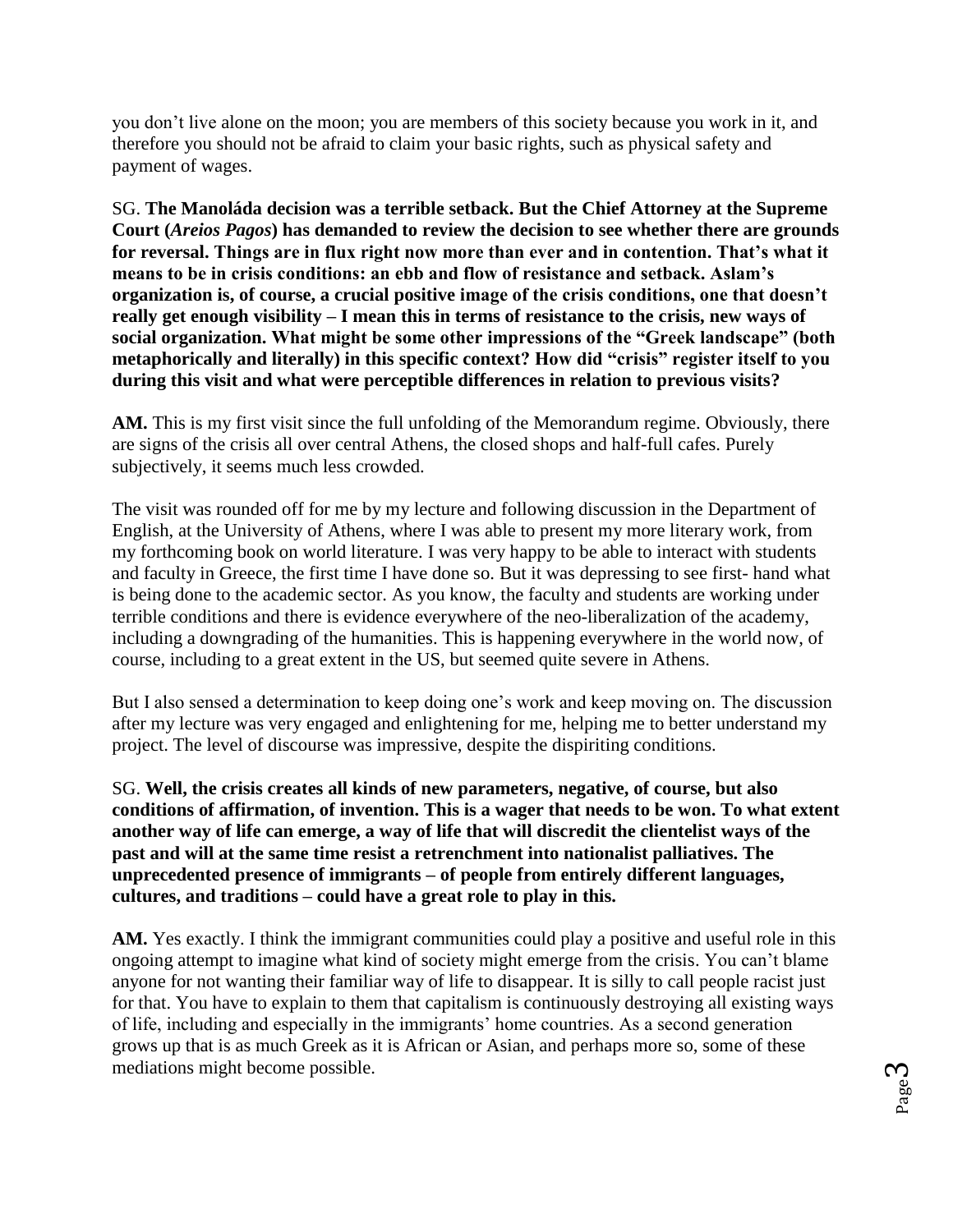## SG. **I want to remain on this point for a moment more. One of the most remarkable aspects of Pakistani immigration to Greece is the level of workers' organization that has been achieved under Aslam's guidance. Obviously, this work is to a large extent credited to this very capable person, but it is also a plural – a social phenomenon on its own.**

**AM.** Aslam is obviously a uniquely talented person: charisma, energy, and seemingly a complete lack of fear. My impression is that civil and police officials who are often abusive towards immigrant workers are afraid to be so when he gets involved. So he's performing the valuable function of policing the police.

But you're right, it is these workers who have repeatedly elected him, even though he does not come organically out of their ranks—he is educated and of middle-class background. Perhaps it is the severe proletarianization of this workers' population, almost all single men living outside of any established social structures including family and kin, which has produced these strong collectivist political instincts among them and a realistic sense of what is required of their representatives in this foreign land.

However, you should understand that within the community, Aslam is a contested and controversial figure, which is to be expected, since he proposes a politics of alliance with the Left and confrontation of the Right and elements of the state. Many other middle class Pakistanis with leadership ambitions prefer the traditional colonial practice of playing the sycophant with powerful official patrons. And the government rewards such individuals with awards and such. There is actually a term for this type of person in the culture of British India—"petitioner." You know, Saloni [the art historian Saloni Mathur, married to Mufti] has actually written about one such figure, a farmer who came all the way to London to see Queen Victoria because he had a land dispute in his little village in Punjab! Some of the Punjabi migrants here remind me of this figure. Aslam utterly rejects this sort of behavior.

SG. **Religious practices may be thought to be generally a point of cohesion in immigrant communities. Studies of immigration patterns often speak of a turn toward ideological orthodoxies of some kind, but what is specifically going on here? How is the 'radical Islamist' standpoint handled by Aslam and his people, and what might be the modes of 'secular' politics that take place which run counter to this radicalization? What do we learn from this situation?**

**AM.** Aslam's natural political instincts appear to be progressive, although that does not always square with the religious element in immigrant politics. Some of the more overtly religiousthemed demonstrations were not organized by his group. But their Greek Left allies should push the immigrants on this point. As I see it, the demand for a mosque is a symbolic issue that concerns a sense of dignity and religious freedom, therefore I conditionally endorse it, but what does that do to the Pakistani immigrants' secular struggle for safety and workers' rights alongside other immigrants who might not be Muslim?

If you want the right to religious freedom in a liberal constitutional state, you cannot summarily dismiss the converse liberal view that religion is a private and not a public matter. Of course, in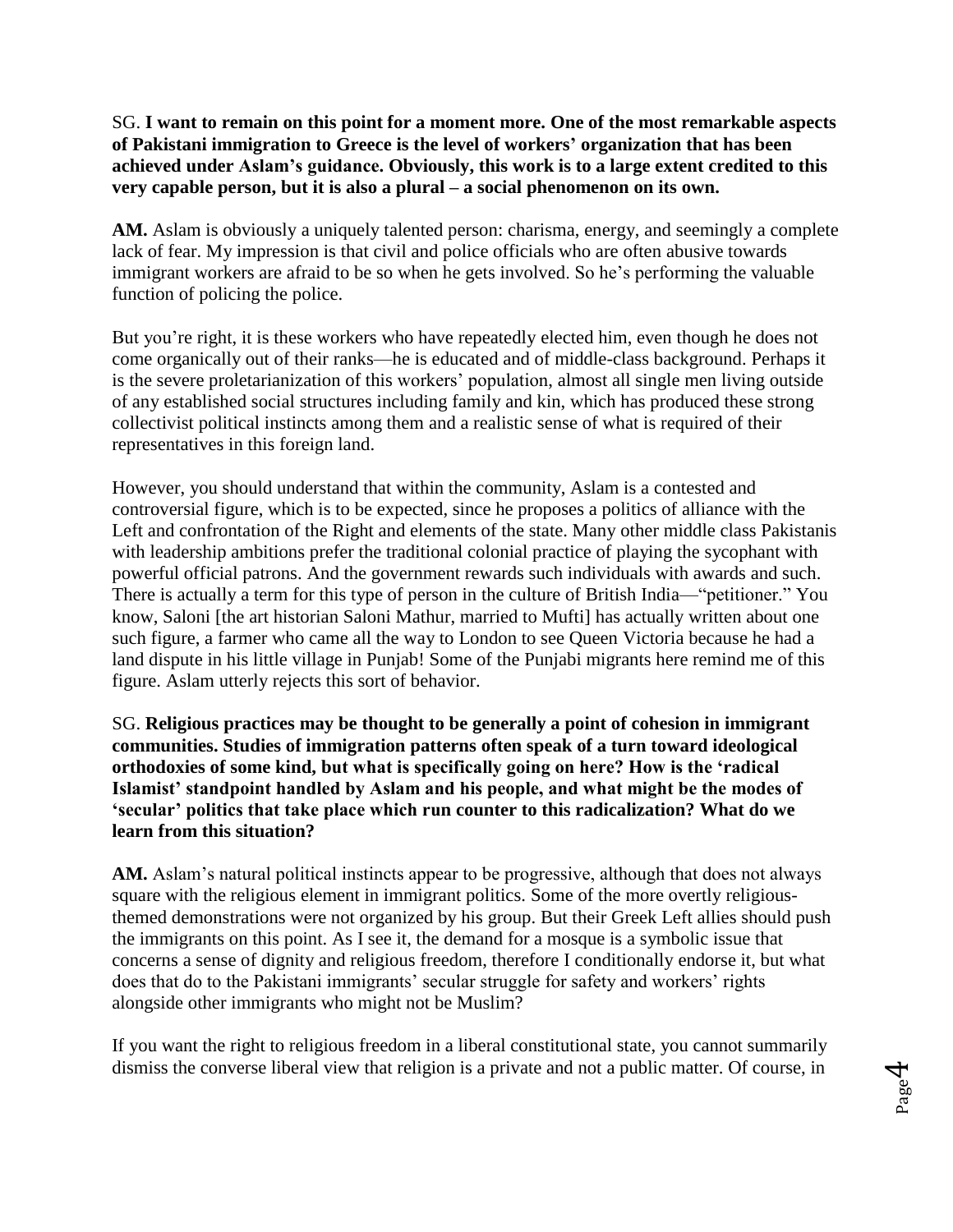Greece such a view is complicated by the relative lack of the classically liberal separation of church and state.

As you have been arguing in your own recent work, for intellectuals, a certain kind of pseudoradical thinking about liberalism, influenced by the American version of Derrida and Foucault, only leads to confusion on this point, where religiosity as such is treated as the "Other" and as a victim of liberal modernity and therefore to be endorsed a priori.

A Pakistani Leftist who is in exile in Greece because he was on a Taliban death list told me that he was approached by some Trotskyist group in Athens asking him to participate in an event that would express support for the Taliban as anti-imperialists. You can imagine that there was a terrible irony for him in this! He seemed still stunned by this turn of events. Being an enemy of the United States doesn't automatically make you a member of the international Left.

SG. **In Greece, the discussions of secularism or** *laicité* **that currently overwhelm the Anglophone and Francophone space are totally absent. Surely, arguments about postsecularism (which can take place, for example, in Holland) would be nonsensical here. Greek antifascist immigration activists are unabashedly atheist, and yet this does not create the least obstacle in supporting Pakistani (or Afghan, Arab, or African) constituencies regardless of religious differences. This creates a different configuration of this phenomenon than in northern colonial Europe – what does it mean? How are we to assess it?** 

**AM.** I have what is probably a counterintuitive position on this question: the secular/religious debate is so strong in the Anglophone and Francophone worlds globally, not just in Europe, because the religious identities of those former colonial societies, including especially Muslim ones, are colonial artifacts. As I have tried to show in my work, it was the British colonial state that established religious affiliation as the core of public and political identities in the Indian subcontinent. Other scholars have traced the extreme homophobia of some Anglican Christians in Africa today to the proselytization of colonial missionaries. And the French, of course, systematically distinguished between Muslims and Jews in North Africa. As you know, Derrida, who was Algerian-Jewish by origin, wrote about that painful experience in his late work.

Postcolonial immigration into Europe today is part of the long aftermath of colonization. So the Western European states' effort to identify the postcolonial migrant as the site of the crisis of the secular is a continuation of their long history of involvement in the religious life of subject populations worldwide. The immigrants haven't brought this question into European societies. The latter have been involved in it for a very long time.

## SG. **Quite right, this perspective is rare in the analyses of this situation. And, of course, the Greek case makes it more complicated**

**AM.** As I see it, since Greece was never a colonial power – in fact the reverse, an occupied society for many centuries – Greek society has no tradition of a guilty liberal response towards a formerly subject people: "I belong to your victimizers and therefore have no right to question you in any manner about your beliefs and practices, and therefore even as I question my own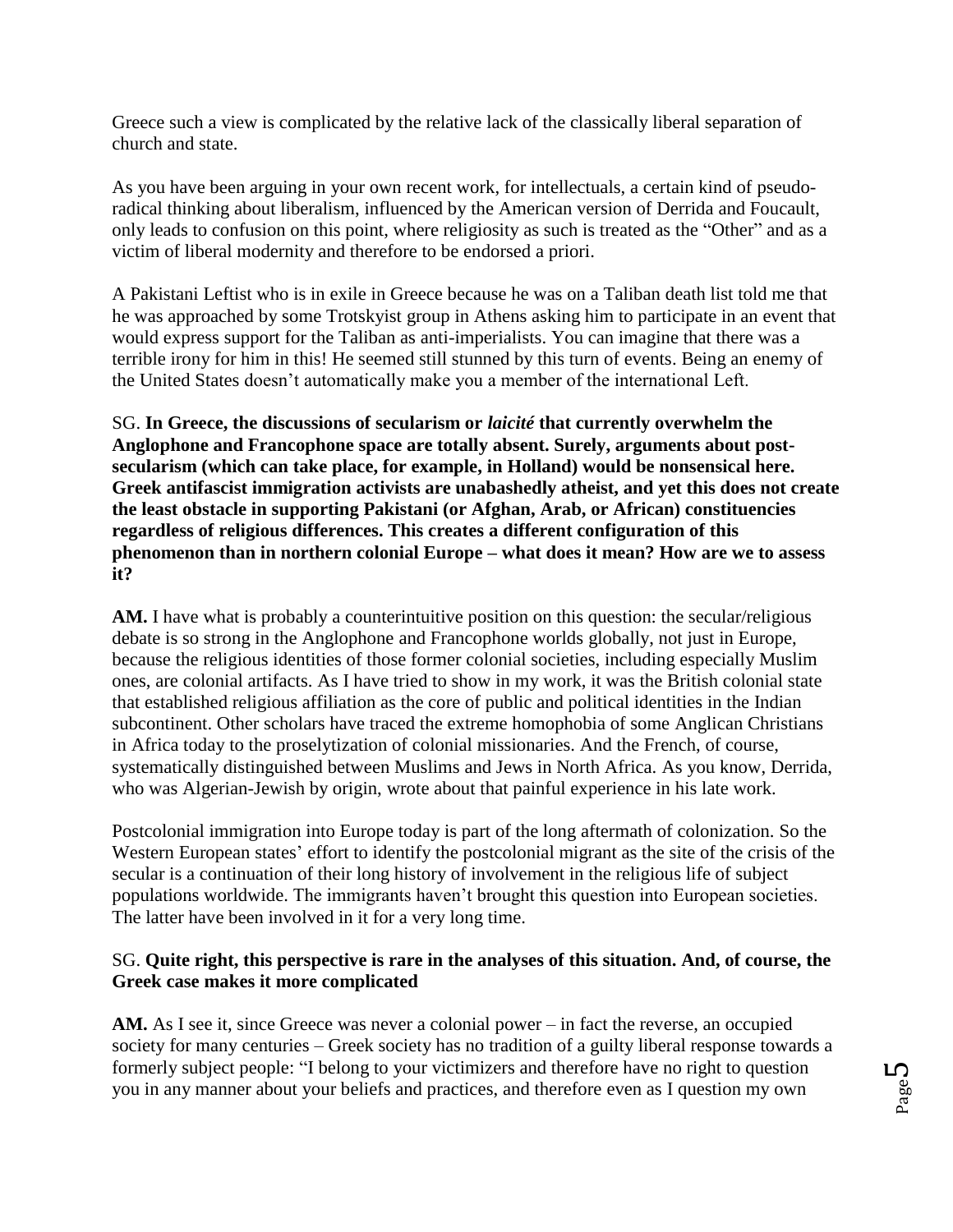society's ethnocentric beliefs, I absolve you from the need to do so in your own." It is this liberal response to imperialist violence that I call "ethnographic philanthropy." It is only to the extent that Greece is naturalized as a European society that it might and does develop such a sense of historical guilt, which would of course be entirely fantastic or imaginary in nature.

So I think the Greek Left has the potential for developing a far more sensible orientation towards this question than may be possible in France or Britain: not treating the immigrant as an essentially religious person—neither foreclosing engagement with religious immigrants, in the name of feminism, for instance, nor placing their religiosity outside of political criticism in the name of culture or tradition. In other words, what we need to develop in the immigrant context is a *politics* of religiosity, not *identity* politics.

I do not mean by this term the idiotic assertion by the so-called New Atheists that belief in God is just a cognitive mistake on the part of individuals, a bad judgment about the nature of physical reality. No, a politics of religiosity in this sense would engage religious beliefs and practices on their *social* implications. What needs to be asserted is that social space always has to be shared with others, that is, with those constituted "otherwise" from us in their psychic and bodily orientations, so that no idea, concept, or belief can claim to encompass all of social reality. This is equally true of religious ideas and beliefs and of supposedly secular ones. As you and I have both argued in our different ways, such an orientation towards the question of culture and authority is what Edward Said called "secular criticism."

SG. **Definitely. Indeed, we both have learned enormously from Said's thought and, very much against insipid fashionable perspectives in the Anglo-American academy, we are perceiving increasingly how uncannily relevant his thinking is to current social-historicalpolitical situations in various parts of the world. Uncannily, in the sense of how incisive and proximate this thinking is to situations on the ground decades after it was written.** 

**AM.** Said's perceptions of the dangers of identity politics of all sorts, from classic nationalisms to religious fundamentalisms, are being confirmed daily in front of our eyes on a massive scale worldwide. His book *Orientalism*, almost forty years old now, can also be read at one level as a prophetic warning against the forms of escalation and violence that have become part of the everyday since 9/11. It is not surprising that Said has become more or less *persona non grata* in many humanities contexts in the US – the very mention of his name can cause irritation. Literary humanities in America are reverting to their traditional conservative quietism, specialization, and nothing more. Who would readily associate literary criticism with any kind of radicalism today? It was a routine accusation until some years ago. Would you agree?

SG. **Yes. The political crisis – and in many ways, the depoliticization – of literary criticism, or even humanities education in general, in American universities is part and parcel of the overall neoliberal corporatization of the university. We see it in Europe as well. But that's a discussion all its own. At the same time, while, yes, Said's name may cause irritation in certain humanities contexts nowadays, I have also discovered in young people – students who really don't know the history of Said's significance – an extraordinary response to Said's work as they encounter it afresh from the perspective of all kinds of backgrounds, languages, and cultures, precisely because it resonates with their common realities under**